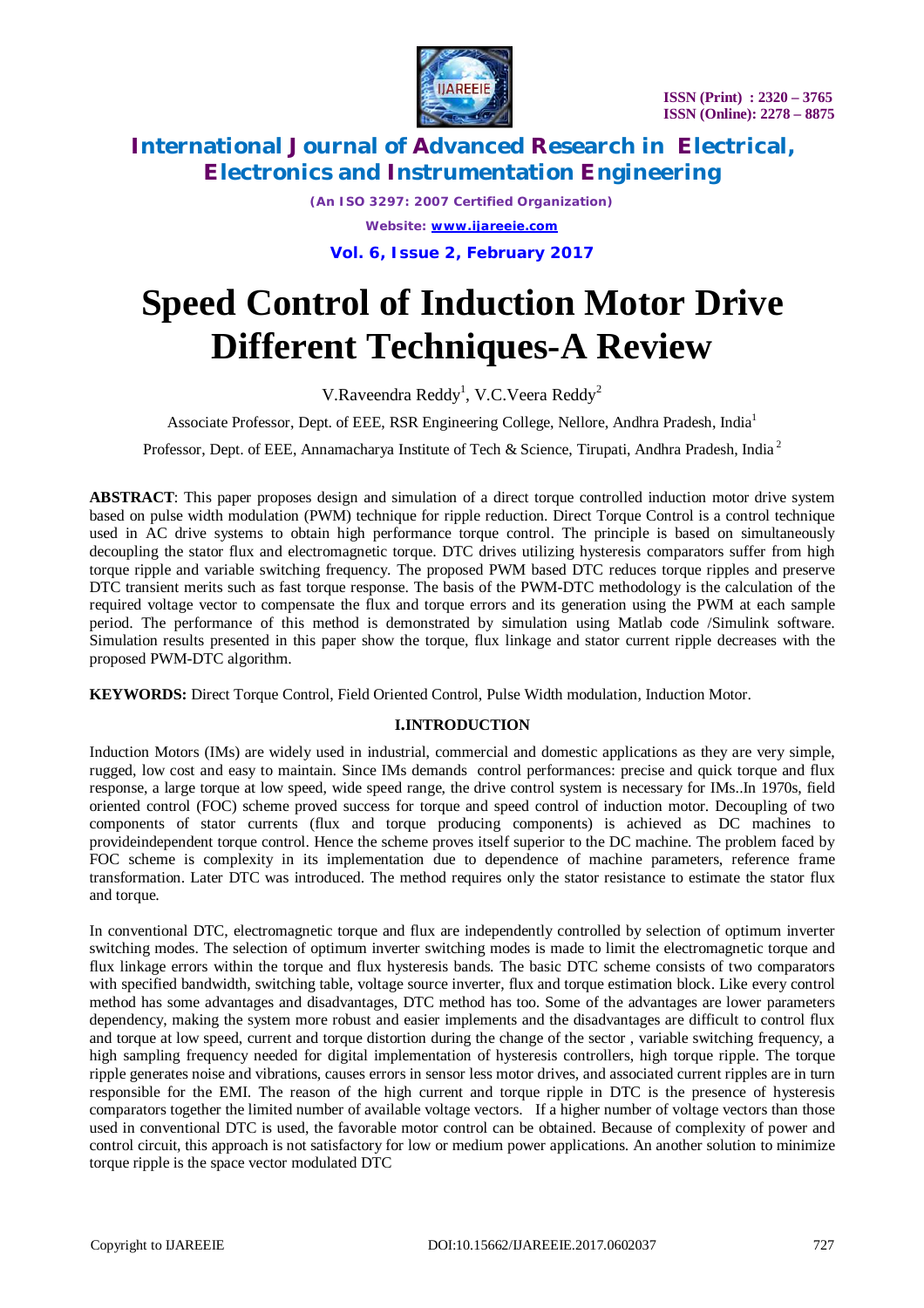**ISSN (Print) : 2320 – 3765 ISSN (Online): 2278 – 8875**



### **International Journal of Advanced Research in Electrical, Electronics and Instrumentation Engineering**

*(An ISO 3297: 2007 Certified Organization)*

*Website: [www.ijareeie.com](http://www.ijareeie.com)*

### **Vol. 6, Issue 2, February 2017**

#### **II. DIRECT TORQUE CONTROL**

Direct torque control was presented by Manfred Depenbrock 1984. Induction motor (IM) Direct Torque Control (DTC) is based on the electromagnetic torque and stator flux hysteresis controls [5,6]. DTC provides very quick response with simple control structure and hence, this technique is gaining popularity in industries [7]. Though DTC has high dynamic performance, it has few drawbacks such as high ripple in torque, flux, current and variation in switching frequency of the inverter. A variety of techniques have been proposed to overcome some of the drawbacks present in DTC. Some solution proposed are: DTC with the Space Vector Pulse Width Modulation (SVPWM) use of artificial intelligence techniques, such as neuro fuzzy controller with SVPWM .However, the complexity of the control is considerably increased. To improve the performance of conventional DTC, a PWM technique is investigated in this paper.

#### **III. PRINCIPLE OF CONVENTIONAL DTC**

DTC principle is widely employed for induction motor drives with fast dynamics . The main notion of the conventional DTC is the rate of change of torque is proportional to the instantaneous slip between the stator flux and rotor flux under constant stator flux linkage DTC has been widely recognized for its fast and robust torque and flux control. The rotor flux linkage changes slowly compared to the stator flux linkage, as the rotor time constant of a standard squirrel-cage induction machine is very large. However, the rotor flux is almost unchanged during a short transient. Thus rapid changes of the electromagnetic torque can be produced by rotating the stator flux in the required direction, as directed by the torque command. On the other hand the stator flux can instantaneously be accelerated or decelerated by applying proper stator. Thus, the simultaneous and decoupled control of torque and flux is achieved by direct adjustment of the stator voltage in response to the torque and flux errors [7]. The DTC regularly applies the appropriate voltage vector in order to maintain the torque and stator flux within two hysteresis bands which results bangbang behavior and produces variation in witching frequency and significant ripple in flux, torque and current [8]. The basic configuration of the conventional DTC drive proposed by Takahashi is as shown in Fig. 1. It consists of a pair of hysteresis comparator, torque and flux estimators, voltage vector selector and a Voltage Source Inverter (VSI)



Fig 1.Block Diagram of the Conventional Direct Torque Control

Fig 1, shows schematic diagram of the basic functional blocks used in DTC induction motor drive using PI controller,in fig 1, the error between the estimated torque  $T$  and the reference Torque  $T^*$  is the input of a three level hysteresis comparator, whereas the error between the estimated stator flux magnitude  $\infty$ , and the reference stator flux magnitude  $\infty$ is the input of a two level hysteresis comparator. Main features of the DTC [10] are direct control of flux and torque, indirect control of stator currents and voltages and it has the main advantage of absent of co-ordinate transformation,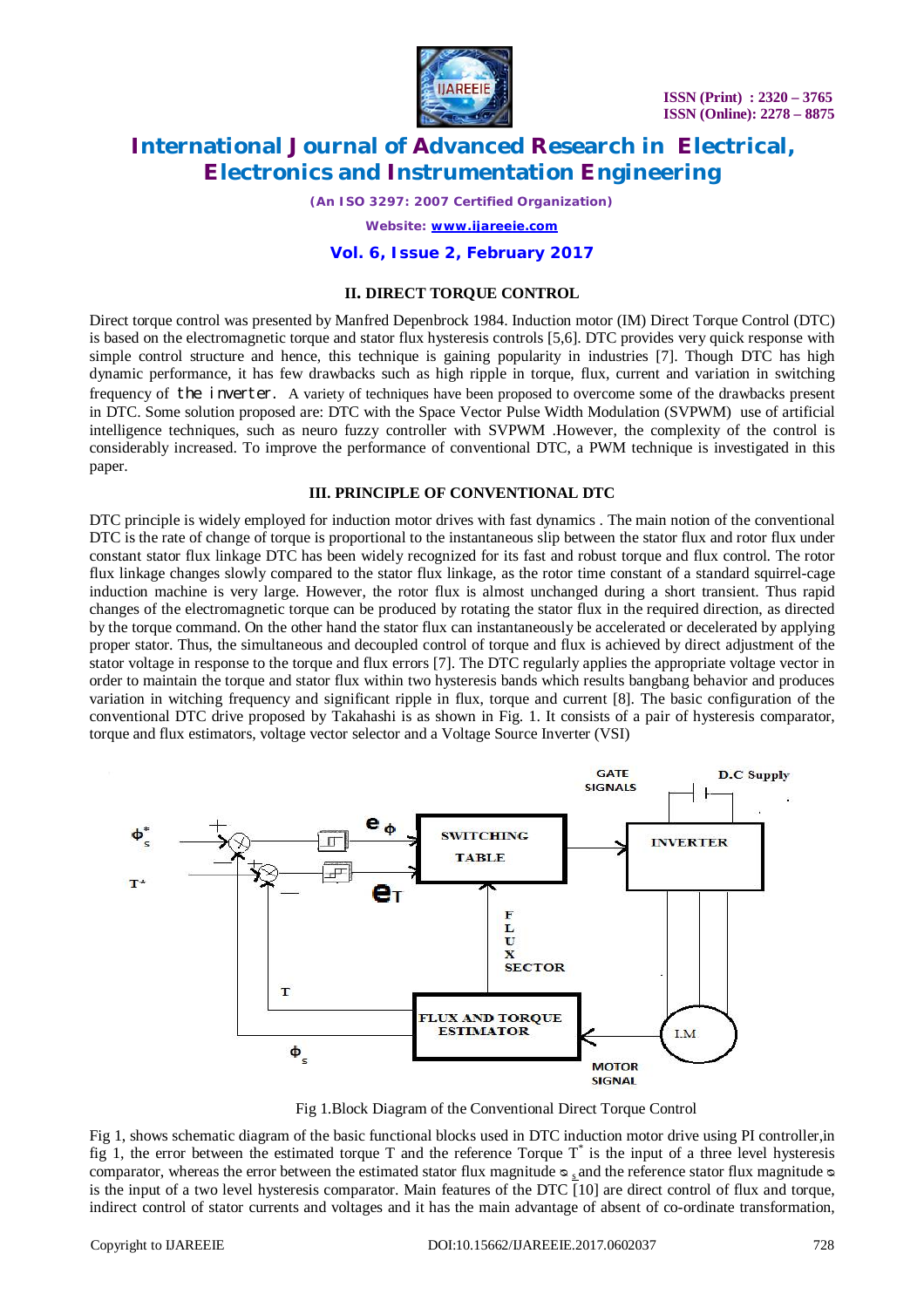

*(An ISO 3297: 2007 Certified Organization)*

*Website: [www.ijareeie.com](http://www.ijareeie.com)*

### **Vol. 6, Issue 2, February 2017**

absent of voltage modulator block. In fig 2, shows MATLAB simulink implementation of the DTC induction motor drive using PI controller.



Fig 2.Simulink model of the Induction Motor with DTC-PI control

#### **IV. PULSE WIDTH MODULATION**

Pulse Width Modulation variable speed drives are increasingly applied in many new industrial applications that require superior performance. Recently, developments in power electronics and semiconductor technology have lead improvements in power electronic systems .A number of Pulse width modulation (PWM) schemes are used to obtain variable voltage and frequency supply. The most widely used PWM schemes for three-phase voltage source inverters are carrier-based sinusoidal PWM and space vector PWM (SVPWM). Pulse-width modulation (PWM) is the basis for control in power electronics. The theoretically zero rise and fall time of an ideal PWM waveform represents a preferred way of driving modern semiconductor power devices. the majority of power electronic circuits are controlled by PWM signals of various forms. The rapid rising and falling edges ensure that the semiconductor power devices are turned on or turned off as fast as practically possible to minimize the switching transition time and the associated switching losses.In PWM control The generation of gating signal is achieved by comparing the reference signal of the amplitude (Ar) with a triangular carrier wave (Ac)



Fig 3.Block Diagram of the Pulse Width Modulation speed Control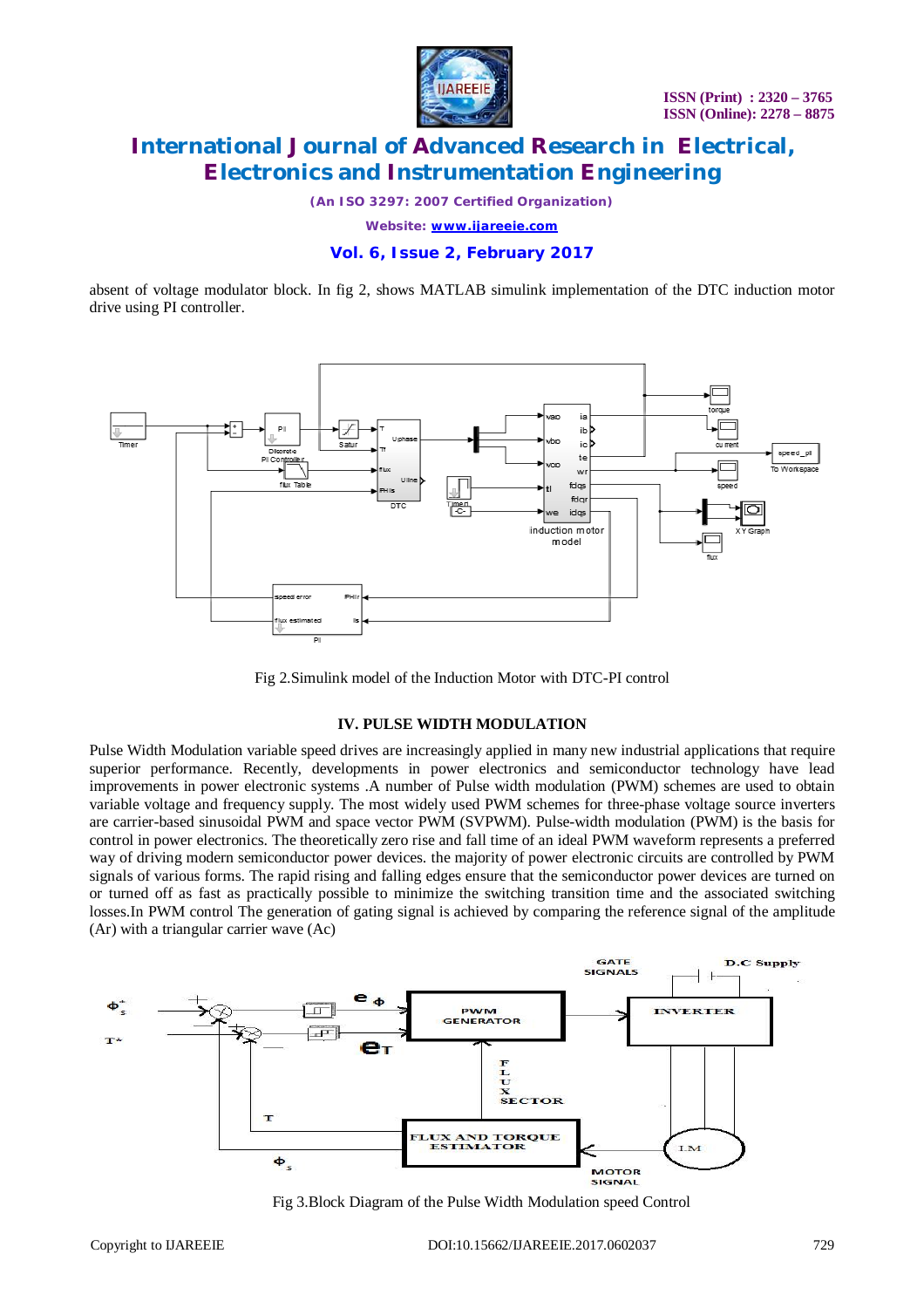

*(An ISO 3297: 2007 Certified Organization)*

*Website: [www.ijareeie.com](http://www.ijareeie.com)*

### **Vol. 6, Issue 2, February 2017**



Fig 4.Simulink model of the Induction Motor with PWM control

Fig 3, shows schematic diagram of the basic functional blocks used in PWM controlled induction motor drive.the gating pulses for the inverter is obtained from the pulse width modulation generator. Fig 4, shows proposed MATLAB simulink implementation of the PWM control induction motor drive

#### **V. RESULT AND DISCUSSION**

The DTC with PI controller and PWM-DTC schemes for 2.2kw, 400v, 50Hz induction motor are designed using Matlab Simulink and their results have been compared..The results of both DTC and PWM controlled induction motor drive are compared and output wave forms are shown in the following figures.



Fig 5.Steady state plot of torque for DTC I.M drive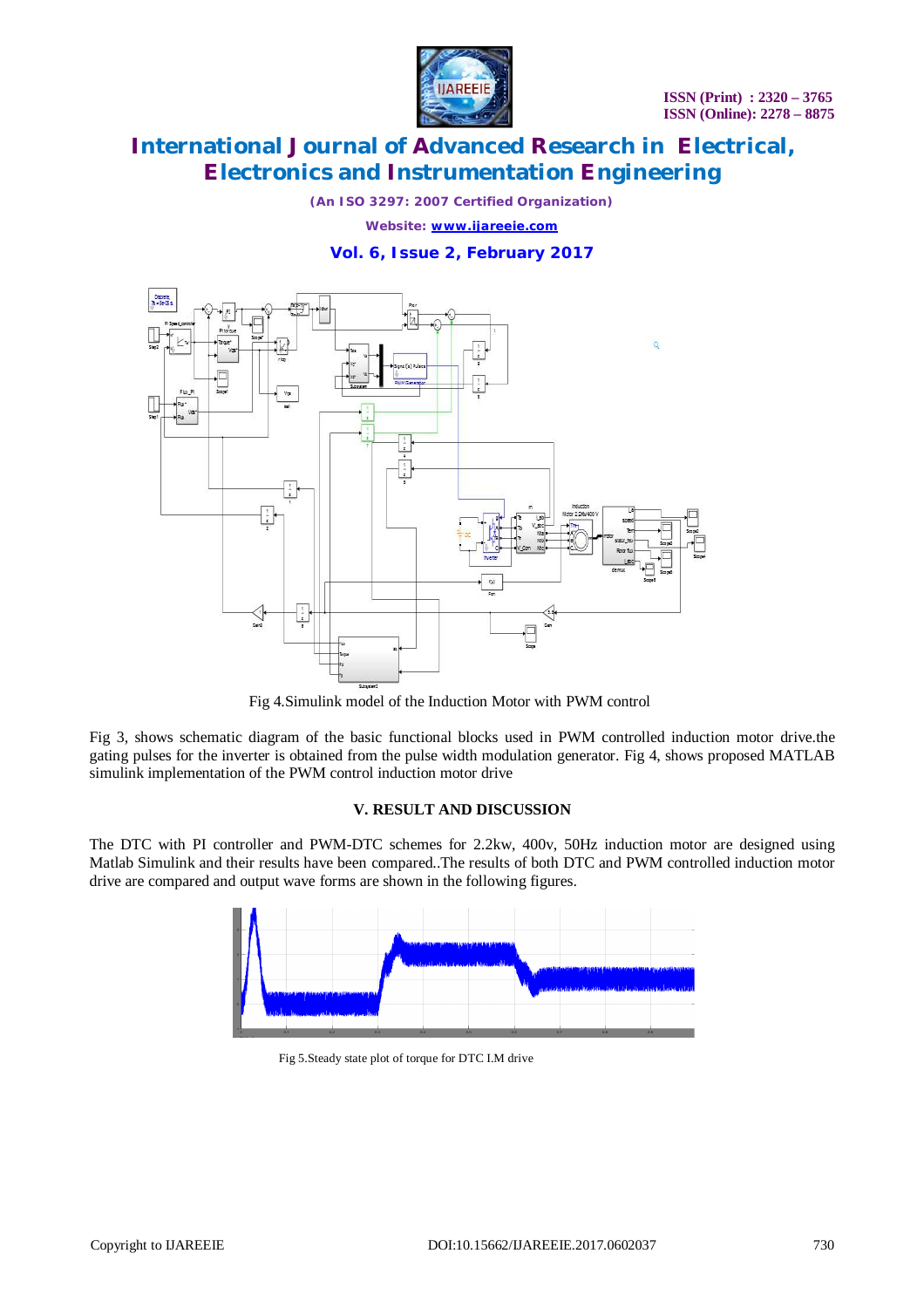

*(An ISO 3297: 2007 Certified Organization)*

*Website: [www.ijareeie.com](http://www.ijareeie.com)*

### **Vol. 6, Issue 2, February 2017**



Fig 6. Steady state plot of torque for PWM I.M drive

In fig 5, fig 6 shows steady state plots of torque (N-m) Vs time (Sec) for DTC induction motor drive,PWM controlled induction motor drive respectively.



Fig 7.Steady state plot of speed for DTC I.M drive



Fig 8.Steady state plot of speed for DTC-PWM I.M drive

In fig 7, fig 8 shows steady state plots of speed (rpm) Vs time(Sec) for DTC induction motor drive,PWM controlled induction motor drive respectively.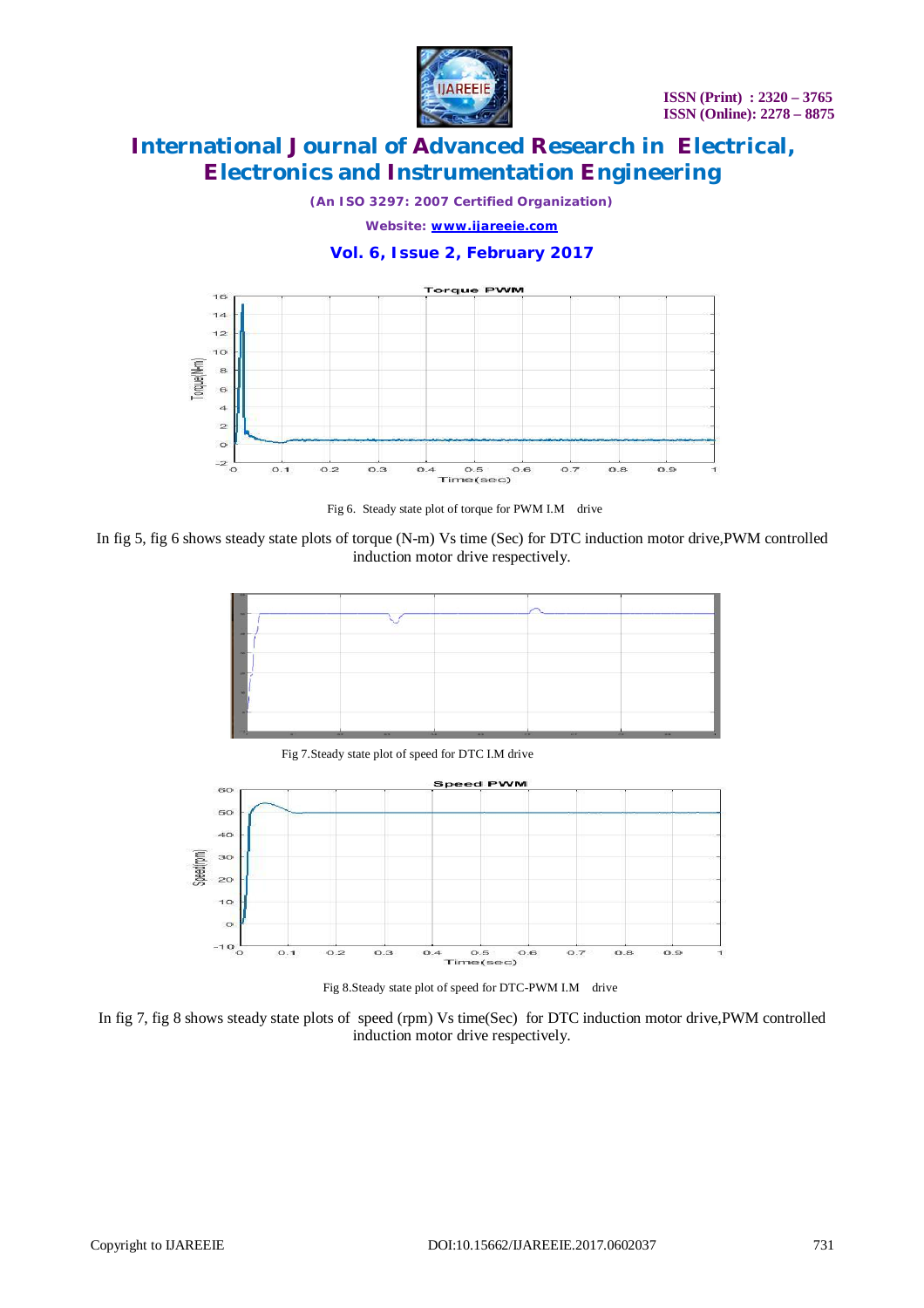

*(An ISO 3297: 2007 Certified Organization)*

*Website: [www.ijareeie.com](http://www.ijareeie.com)*

**Vol. 6, Issue 2, February 2017**



Fig 9.Steady state plot of Stator current for PWM I.M drive

In fig 9, shows steady state plot of stator current (Amp) Vs time(Sec) for PWM controlled induction motor drive.



Fig 10.Harmonic Spectrum of Stator current ia for PWM controlled Induction Motor

In fig 10, shows Harmonic Spectrum of Stator current ia for PWM controlled Induction Motor at fundamental frequency of 60 Hz, Total Harmonic Distortion is 64.27% .



Fig 11.Harmonic Spectrum of torque for PWM controlled Induction Motor

In fig 11, shows Harmonic Spectrum of torque for PWM controlled Induction Motor at fundamental frequency of 60 Hz, Total Harmonic Distortion is 64.40% .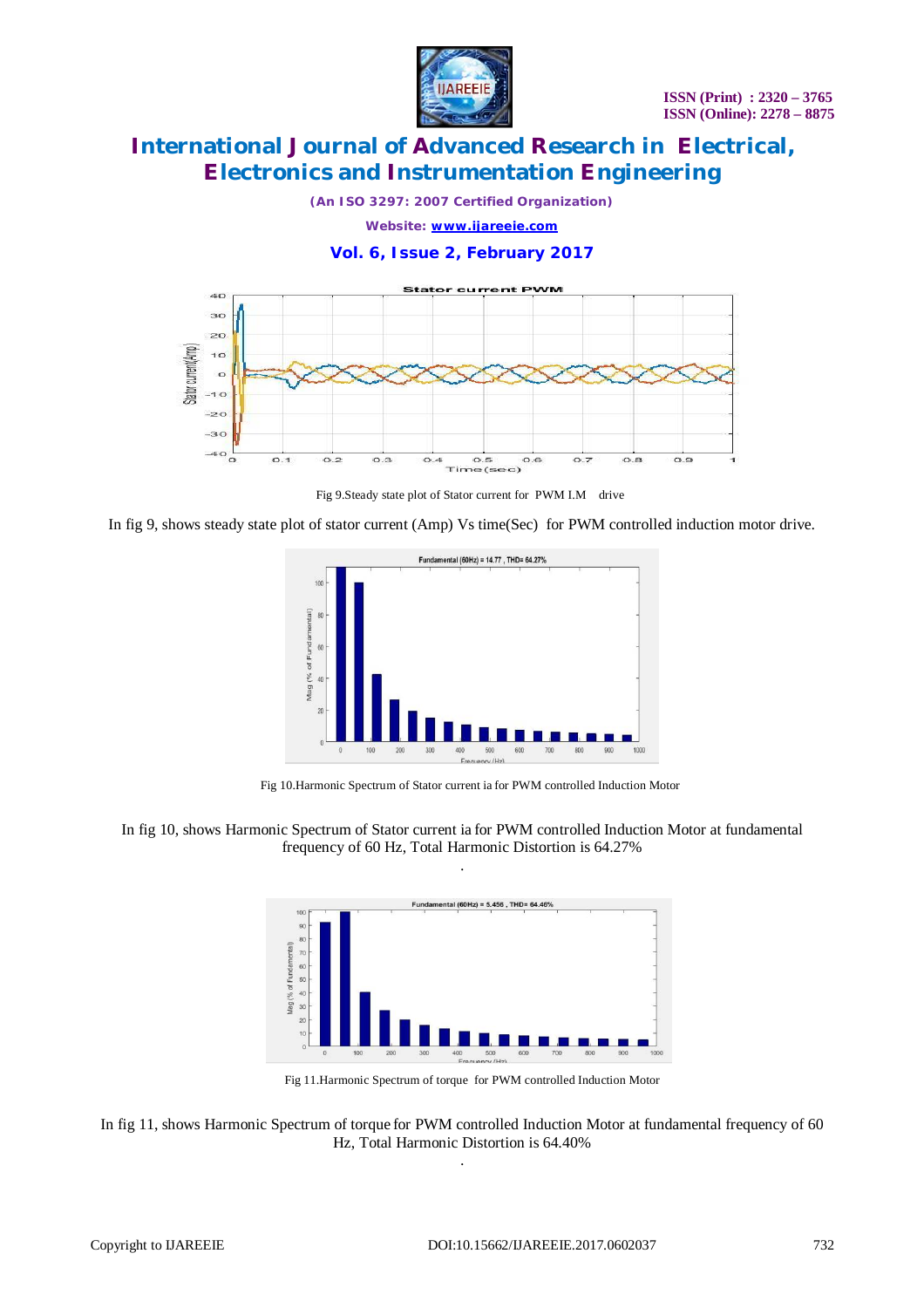

*(An ISO 3297: 2007 Certified Organization)*

*Website: [www.ijareeie.com](http://www.ijareeie.com)*

#### **Vol. 6, Issue 2, February 2017**

|            | speed<br>(rpm) | $\iota_{p}$ (sec) | $t_{r}$ (sec) | Slew<br>rate(v/sec) | $t_{S (sec)}$ | overshoot |
|------------|----------------|-------------------|---------------|---------------------|---------------|-----------|
| DTC-PI     | 3000           | 0.03              | 0.0103        | 758.033             | 0.005711      | 0.505%    |
| <b>PWM</b> | 3000           | 0.054             | 0.010100      | 714.037             | 0.012         | 8.103%    |

Table 1: Comparison table of peak time, rise time, slew rate, settling time and overshoot of DTC and PWM controlled I.M drive at 3000 rpm

In the table 1, shows peak time, rise time, slew rate, settling time and overshoot of DTC and PWM controlled I.M drive has been compared at the motor speed of 3000rpm.

|            | speed<br>(rpm) | $\iota_{p}$ (sec) | $\mathsf{L}_{\rm r}$ (sec) | Slew<br>rate(v/sec) | $I_{S}$ (sec) | overshoot |
|------------|----------------|-------------------|----------------------------|---------------------|---------------|-----------|
| DTC-PI     | 1500           | 0.019             | 0.007655                   | 1.033               | 0.012843      | 6.989%    |
| <b>PWM</b> | 1500           | 0.032             | 0.007398                   | 970.837             | 0.0146        | 15.698%   |

Table 2: Comparison table of peak time, rise time, slew rate, settling time and overshoot of DTC and PWM controlled I.M drive at 1500 rpm

In the table 2, shows peak time, rise time, slew rate, settling time and overshoot of DTC and PWM controlled I.M drive has been compared at the motor speed of 1500rpm.

|            | speed<br>(rpm) | $\iota_{p}$ (sec) | $\mathbf{t}_{\rm r}$ (sec) | Slew<br>rate(v/sec) | $t_{S}$ (sec) | overshoot |
|------------|----------------|-------------------|----------------------------|---------------------|---------------|-----------|
| DTC        | 1000           | 1.694             | 0.003992                   | 2.458               | 0.018618      | 29.382%   |
| <b>PWM</b> | 1000           | 0.020             | 0.006406                   | 1.109               | 0.0159        | 13.068%   |

Table 3: Comparison table of peak time, rise time, slew rate, settling time and overshoot of DTC and PWM controlled I.M drive at 1000 rpm

In the table 3, shows peak time, rise time, slew rate, settling time and overshoot of DTC and PWM controlled I.M drive has been compared at the motor speed of 1000rpm.

#### **VI.CONCLUSION**

This paper reviewed Direct Torque Control induction motor drive and PWM inverter-fed induction motor drive for speed control. It was observed that torque waveform of basic DTC scheme contains large amount of frequency ripples and the amount of stator current is also large.It is clear from the simulation results of PWM-DTC scheme, the torque and current ripples have been reduced and the amount of the setelling time  $(t<sub>s</sub>)$  is also reduced to lower values as compared to the direct torque control method.